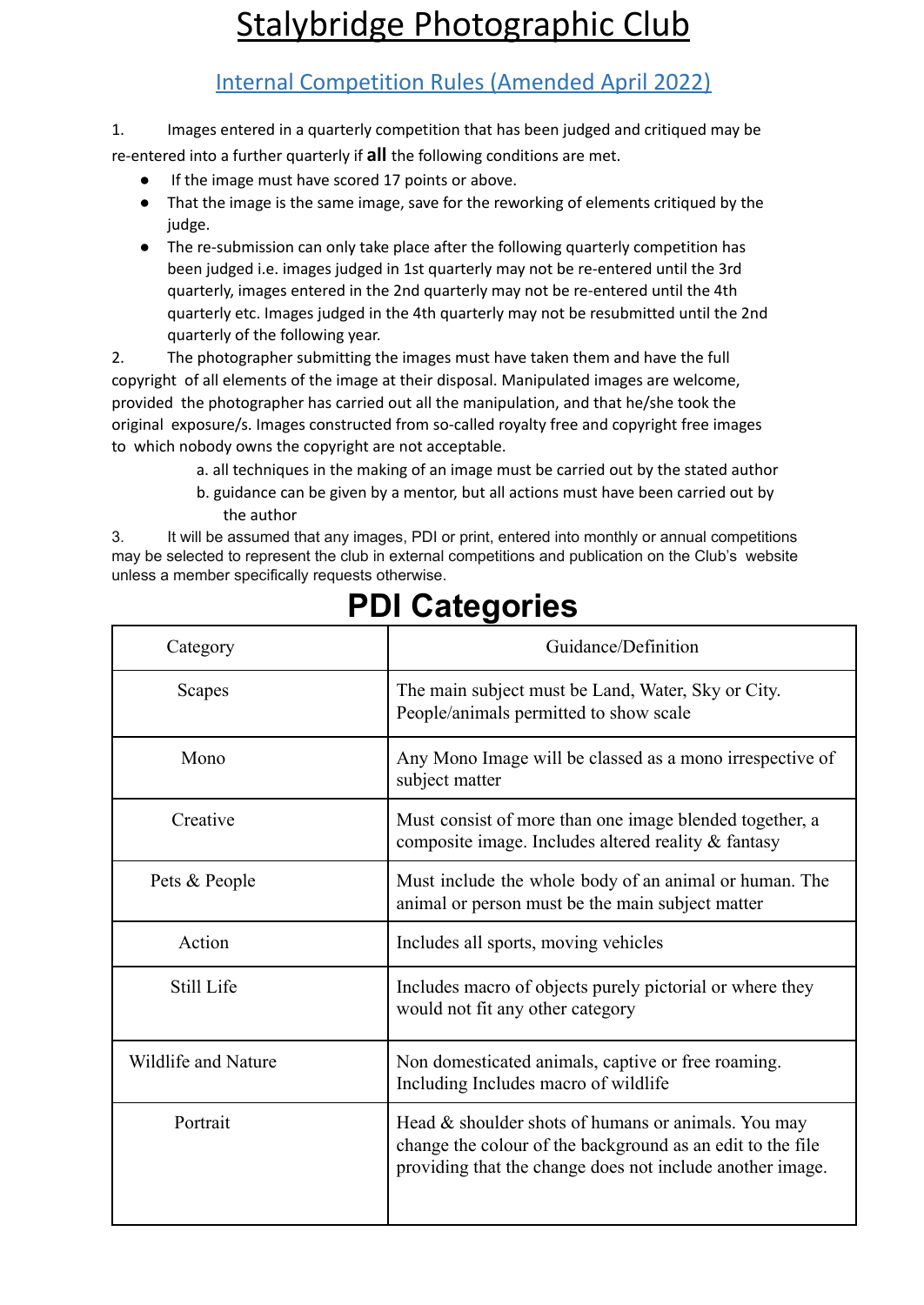### **PDI Rules and Scoring**

#### **Entries**

Any member may enter a max of 4 images per quarterly comp.

No member must enter more than 2 entries in the same category.

Each entry should be made on the PhotoEntry system.

The Entry reference box should be completed by entering the correct category you are entering the said image. (see pic)

| <b>Status Coun</b>                                      |                                    |
|---------------------------------------------------------|------------------------------------|
| Torget' Disneylargete                                   | WABIY 1655, Height 1259            |
| Alaximom lavage Size                                    | 12,545                             |
|                                                         | Colour Profile 4RX39 IB CB1900-2.1 |
| Cestrae Profile Enforcement                             | Waen if incomest                   |
| <b>Convenient</b>                                       |                                    |
| <b>Binery Help:</b>                                     |                                    |
| Erner Entry Details                                     |                                    |
| This bile may be sp to 66 characters comprising alphans |                                    |
| Entry Fide 1                                            |                                    |
| <b>Kinky Title</b>                                      |                                    |
|                                                         |                                    |
| Europ Baltimores                                        |                                    |
| Optional information for your own unit.                 |                                    |
|                                                         |                                    |
| Entry in Publishabile                                   |                                    |
| ties = Remember for next time (1)                       |                                    |
|                                                         |                                    |
| <b>June Tives Farmy</b>                                 |                                    |

#### **Judges Scoring**

A judge may give a max of 2 X 20s 3 x 19s unlimited below 19

#### **Calculating total scoring**

The Photographer of the year (PoTY) will be the prime winner and will not be eligible to claim any category awards. The PoTY will be the member with the highest overall score for the 12 months. In the event of a tie between two or more members, then the highest score of each tied member will be removed and the score recalculated until we have a winner. Category Awards

The season will be held over 12 months and consist of 4 quarterly competitions, this gives each member the opportunity to enter a total of 16 images and a max of 8 images in any single category. Each member will have a total number of points in each category divided by 8. Where a tie occurs between two or more members then the highest score of each tied

member will be removed and the score recalculated until we have a winner.

#### **There will be NO APPEAL process**